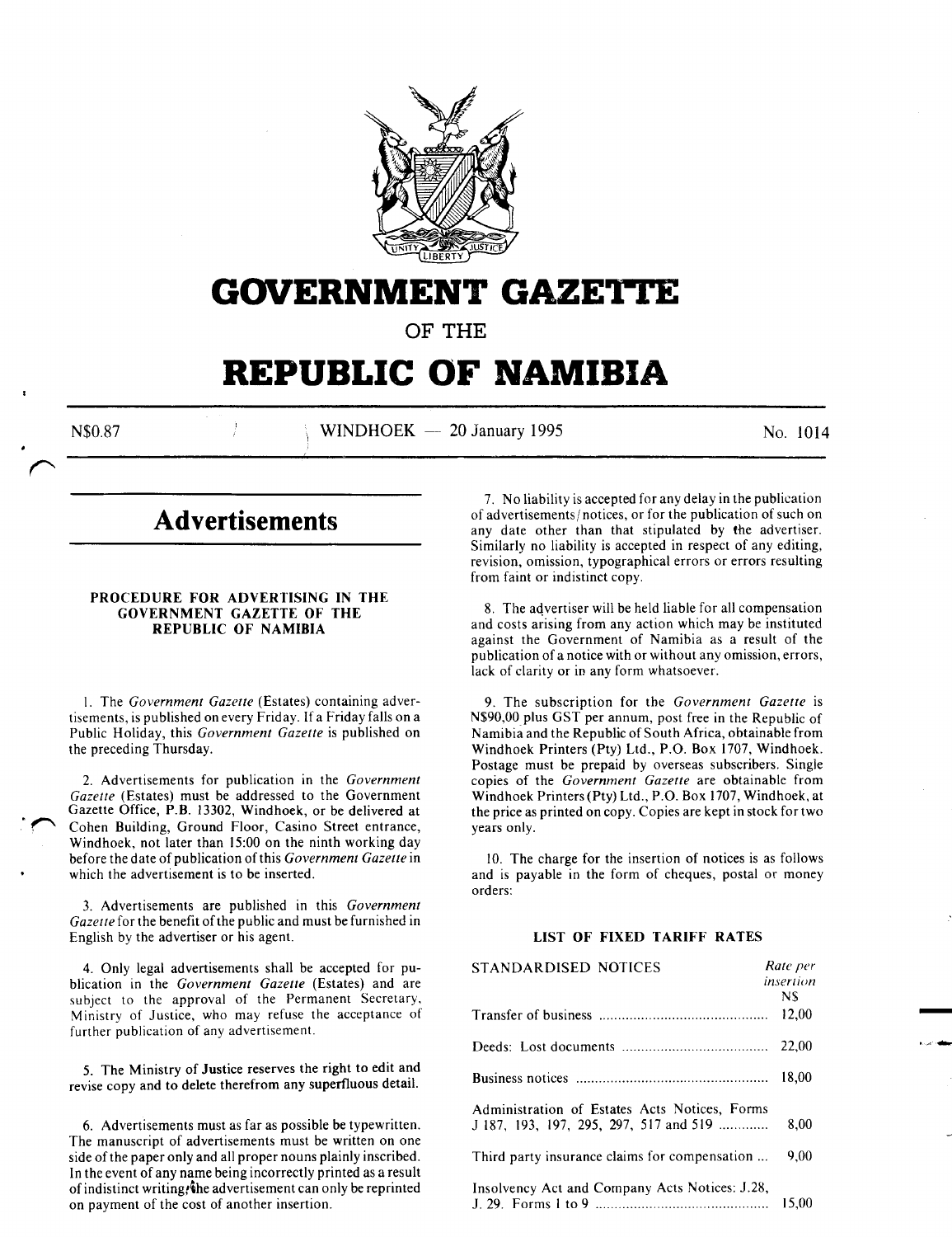| I |    |
|---|----|
|   |    |
|   | ۰. |
|   |    |
|   |    |

| $J.B.$ – Forms 2 and 6 – additional statements<br>according to word count table, added to the basic<br>traffic.                                       |        |
|-------------------------------------------------------------------------------------------------------------------------------------------------------|--------|
| Change of name (two insertions)                                                                                                                       | 108,00 |
| Naturalisation notices (including a reprint for the                                                                                                   | 8,00   |
| Unclaimed moneys — only in the Government<br>Gazette, closing date 15 January (per entry of                                                           | 3,00   |
|                                                                                                                                                       | 18,00  |
|                                                                                                                                                       | 8,00   |
| NON-STANDARDISED NOTICES                                                                                                                              |        |
| Company notices:                                                                                                                                      | N\$    |
| Short notices: Meetings, resolutions, offers of<br>compromise, conversions of companies, voluntary<br>windings-up, et.: closing of members' registers |        |
| for transfer and/or declarations of dividends                                                                                                         | 40,00  |
| Declaration of dividends with profit statements,                                                                                                      | 90.00  |
| Long notices: Transfers, changes in respect of<br>shares or capital, redemptions, resolutions, volun-                                                 |        |

| LONG nonces. Transiers, changes in respect of       |        |  |
|-----------------------------------------------------|--------|--|
| shares or capital, redemptions, resolutions, volun- |        |  |
|                                                     | 120.00 |  |
|                                                     |        |  |

#### FORM J 187

#### LIQUIDATION AND DISTRIBUTION ACCOUNTS IN DECEASED ESTATES LYING FOR INSPECTION

In terms of section 35(5) of Act 66 of 1965, notice is hereby given that copies of the liquidation and distribution accounts (first and final, *unless otherwise stated)* in the estates specified below will be open for the inspection of all persons interested therein for a period of 21 days (or shorter or longer if *specially stated)* from the date specified or from the date of publication hereof, whichever may be the later, and at the offices of the Master and Magistrates as stated.

Should no objection thereto be lodged with the Master concerned during the specified period, the executors will proceed to make payments in accordance with the accounts.

755/94 STEENKAMP (born Visser) Hester Magritha, 341031 01 0004 6, Mariental. Mariental, Windhoek. Standard Bank Namibia Ltd., (Registered Bank), Trustee Branch, P.O. Box 2164, Windhoek.

670/94 KOK Martha Maria, 080914 01 0001 8, Grootfontein. Grootfontein, Windhoek. Standard Bank Namibia Ltd., (Registered Bank), Trustee Branch, P.O. Box 2164, Windhoek.

|                                                   | 40.00                   |  |
|---------------------------------------------------|-------------------------|--|
| Liquidators' and other appointees' notices        | 25,00                   |  |
| SALES IN EXECUTION AND OTHER PUBLIC SALES:        |                         |  |
|                                                   | 65,00                   |  |
| Public auctions, sales and tenders:               | 22,00<br>54,00<br>82,00 |  |
| <b>ORDERS OF THE COURT:</b>                       |                         |  |
| Provisional and final liquidations or sequestra-  | 50.00                   |  |
| Reduction or change in capital mergers, offers of | 120,00                  |  |
| Judical managements, curator bonis and similar    | 120.00<br>15,00.        |  |
| Supersession and discharge of petitions (J. 158)  | 15.00                   |  |

II. The charge for the insertion of advertisements other than the notices mentioned in paragraph 10 is at the rate of N\$3,00 per em double column. (Fractions of a em must be calculated as a em).

12. No advertisements shall be inserted unless the charge is prepaid. Cheques, drafts, postal or money orders must be made payable to the Ministry of Justice, Private Bag 13302, Windhoek.

310/94 FULLRIEDE Hildegard, 241201 01 0001 5. Swakopmund. Swakopmund, Windhoek. First National Trust, P.O. Box 448, Windhoek.

278/93 GEYSER Theunis Meyer, 361129 01 0012 7, Taragonna Flat No. 105, Promenaden Road, Windhoek. Second supplementary. First and Final. Windhoek-Windhoek. First National Trust, P.O. Box 448, Windhoek.

673/94 MANS Daniel Johannes, 151108 01 0002 7, Keetmanshoop. Maria Magdalena Mans, 260101 01 0032. Keetmanshoop, Windhoek. First National Trust, P.O. Box 448, Windhoek.

642/94 BARNARD GideonJacobus,221020 50 0800 9, Keetmanshoop. Keetmanshoop, Windhoek. First National Trust, P.O. Box 448, Windhoek.

371/94 HOFFMANN Hans Albert, 111011 01 0004 3, Swakopmund. Swakopmund, Windhoek. First National Trust, P.O. Box 448, Windhoek.

-

311/94 KÜHNEL Hildegard Karoline, 210216 00 2408 I, Walvis Bay. Walvis Bay, Windhoek. First National Trust, P.O. Box 448, Windhoek .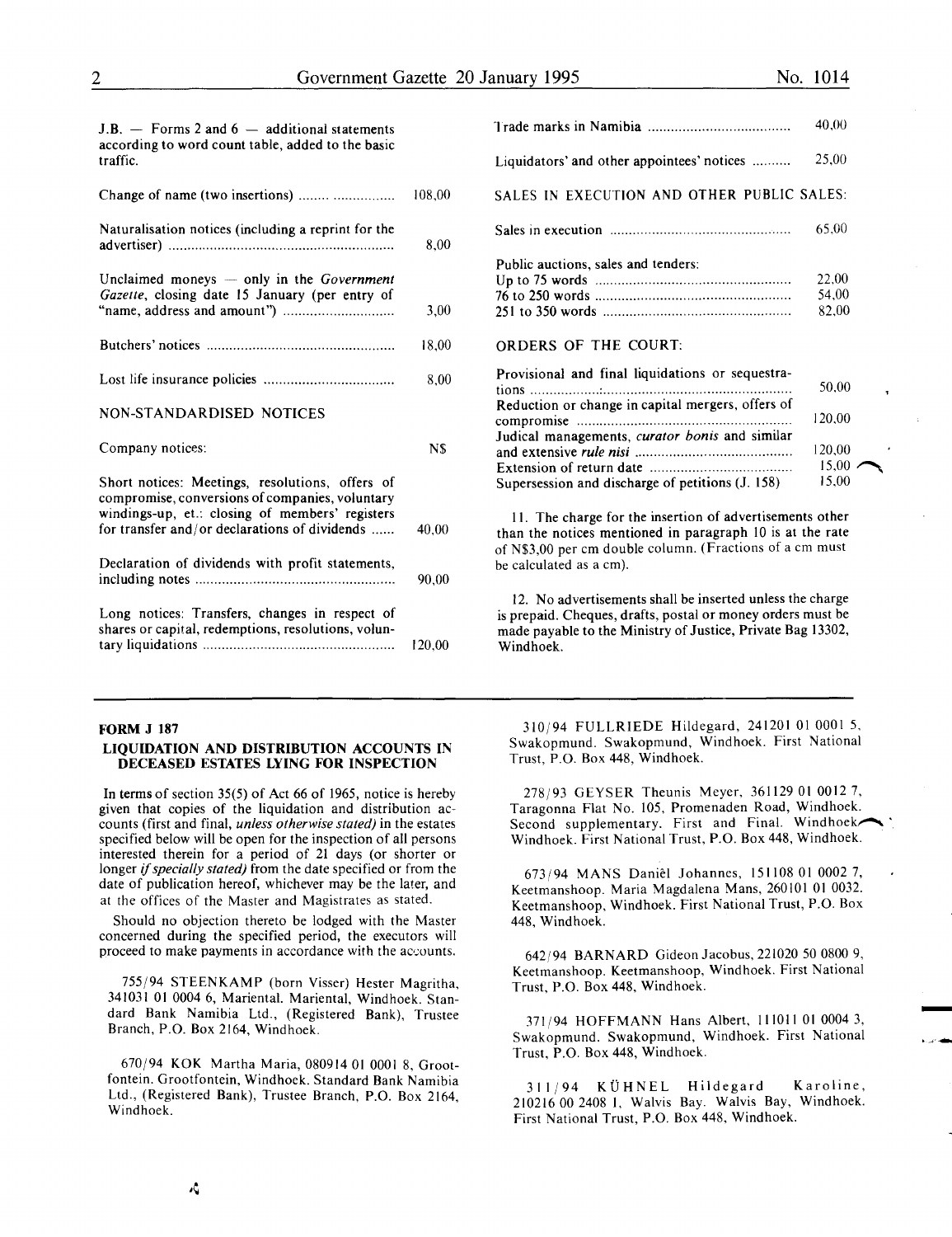357/94 GRAF ZU BENTHEIM lngo,  $2201050100045$ , Windhoek. Windhoek. First National Trust, P.O. Box 448, Windhoek.

347/94 KOEN Martha Magdalena, 240728 00 3500 2, Grootfontein. Benjamin Koen, 260130 50 3800 5. Grootfontein, Windhoek. First National Trust, P.O. Box 448, Windhoek.

FORM J 193

#### NOTICE TO CREDITORS IN DECEASED ESTATES

All persons having claims against the estates mentioned below are hereby called upon to lodge their claims with the executors concerned, within 30 days (or otherwise as indicated) calculated from the date of publication hereof. The information is given in the following order: Estate number, surname and christian names, date of birth, identity number. last address, date of death; surviving spouse's names, surname, date of birth and identity number; name and address of executor or authorised agent, period allowed for lodgement of *claims if other than 30 days.* 

663194 EYEBERG Keith, 24 June 1936, 360624 50 3100 I, No. 116 5th Street, Walvis Bay, 26 September 1994. Frances Lydieth Eyeberg, 12 November 1934. D.F. Malherbe, Koep & Partners, Attorneys Notaries, Conveyancer, Rostock Building 185, 7th Street, P.O. Box 985, Walvis Bay.

783/94 GOUWS Andries Albertus, Windhoek, 17 May 1974, 740517 52 4108 6, No. I Garnet Court, Selous Drive, Bella vista Estate 2091, 18 November 1994. F. M.Oehl-Trust, P.O. Box 133, Windhoek.

ANTHONISSEN Johannes Cornelius, Windhoek, 4 April 1945, 450404 01 0028 7, Windhoek, 21 December 1994. Standard Bank Namibia Ltd., (Registered Bank), Trustee Branch, P.O. Box 2164, Windhoek.

STROHBACH (born Schutte) Anna Catharina, Windhoek, 19 February 1937, 370219 01 0011 4, Windhoek, 12 December 1994. Peter Fritz Dieter Strohbach, 16 October 1935 351016 01 0005 7. Standard Bank Namibia Ltd., (Registered Bank), Trustee Branch, P.O. Box 2164, Windhoek.

194/94 HARRIS Johanna Maria, Windhoek,3January 1937, 370103 08 0009 3, Windhoek, 15 April 1994, Andrew William Harris, 2 April 1942, 420402 08 0041 7. First National Trust, P.O. Box 448, Windhoek.

780/94 BASSON Jacob Rudolph, Windhoek, 17 October 1921, 211017 01 0009 0, Tsumeb, 16 October 1994. Hester Magrieta Basson, 25 August 1924, 240825 01 0005 1. First National Trust, P.O. Box 448, Windhoek.

689/94 PRIFLINGER Hildegard, Windhoek, 22 January 1903, 030122 01 0002 6, Swakopmund, 24 October 1994. First National Trust, P.O. Box 448, Windhoek.

FORM NO.1

#### APPOINTMENT OF TRUSTEES OR LIQUIDATORS AND PROOF OF CLAIMS IN SEQUESTRATED ESTATES OR COMPANIES BEING WOUND UP

Pursuant to subsection (3) of section *fifty-six,* section *seventy-seven* and subsection (3) of section *forty* of the Insolvency Act, 1936, sections 339, 366, 375(5)(b) and 402 of the Companies Act, 1973, notice is hereby given that the persons mentioned below have been appointed trustees or liquidators, and that persons indebted to the estates or companies are required to pay their debts to them forthwtth unless otherwise indicated.

Meetings of creditors of the said estates or companies will be held on the dates and at the times and places mentioned below, for proof of claims against the estates or companies, for the purpose of receiving the trustees' or liquidators' reports as to the affairs and conditions of the estates or companies and for giving the trustees or liquidators directions concerning the sale or recovery of any parts of the estates or companies or concerning any matter relating to the administration thereof.

Meetings in a town in which there is a Master's office will be held before the Master; elsewhere they will be held before the Magistrate.

The particulars are given in the following order: No. of estate/ company; name and description of estate or company; name and address of trustee or liquidator; date, hour and place of meetings and period within which debt must be paid, if this is not done forthwith.

W30j94 Paperworld (Pty) Ltd., (In Liquidation). U. Grüttemeyer, c/o Mr. T.W. van den Heever, Deloitte & Touche Trust (Pty) Ltd., P.O. Box 1009, Johannesburg, 2000. I February 1995, 10:00, the Master of the High Court, Windhoek. T.W. van den Heever, c/o Deloitte & Touche Trust (Pty) Ltd., P.O. Box 1009, Johannesburg, 2000.

-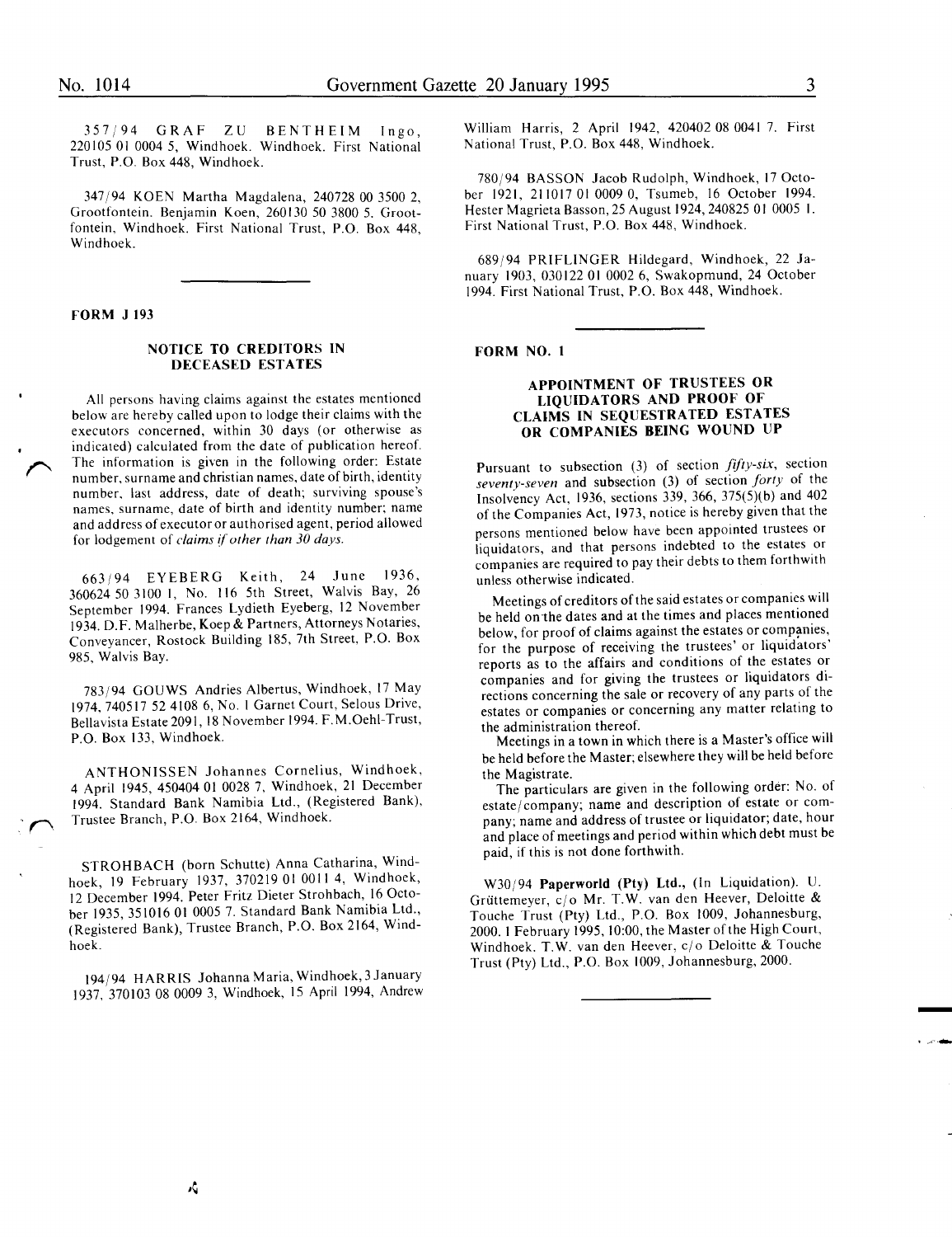#### MEETING OF CREDITORS IN SEQUESTRATED ESTATES OR COMPANIES BEING WOUND UP

Pursuant to sections *forty-one* and *forty-two* of the Insolvency Act, 1936, notice is hereby given that a meeting of creditors will be held in the sequestrated estates or companies being wound up mentioned below, on the dates, at the times and places and for the purpose thereof.

Meetings in a town in which there is a Master's office, will be held before the Master, elsewhere they will be held before the Magistrate.

The particulars are given in the following order: The number of estate/company; the name and description of estate/company; the date, hour and place of meeting and the purpose of the meeting.

W11/93 Minnaar & Grobbelaar Holdings (Pty) Ltd., (in Liquidation). I February 1995, at 10:00, at the Office of the Master of the High Court, Windhoek. Special Meeting proof of further claims. D. O'N Mathews and R.P. Niddrie, P.O. Box 82, Windhoek.

#### IN THE HIGH COURT OF NAMIBIA

In the matter between:

| SWA BUILDING SOCIETY     | Plaintiff |
|--------------------------|-----------|
| and<br>SIEGFRIED MUTIRUA | Defendant |

#### NOTICE OF SALE IN EXECUTION

Pursuant to a Judgement of the above Honourable Court granted on the 18th day of November 1994, the following immovable property will be sold without reserve and "voetstoots" by the Deputy Sheriff of the District of Windhoek on Tuesday, the 9th day of February 1995, at 09:00, at Erf No. 604, Dorado Park, (a Portion of Erf No. 8), Windhoek.

| <b>CERTAIN</b> | Erf No. 604, Dorado Park, (a Portion<br>of Erf No. $8$ );     |
|----------------|---------------------------------------------------------------|
| SITUATE        | In the Municipality of Windhoek<br>Registration Division "K". |

The "Conditions of Sale-in-Execution" will lie for inspection at the office of the Deputy Sheriff at Windhoek and at the Head Office of Plaintiff at Windhoek and Plaintiff's Attorneys, Fisher, Quarmby & Pfeifer, at the undermentioned address.

DATED at WINDHOEK this 9th day of January 1995.

(Sgd.) E.H. PFEIFER FISHER, QUARMBY & PFEIFER ATTORNEY FOR PLAINTIFF 108 SWABS Building Post Mall P.O. Box 37 Windhoek

#### IN THE HIGH COURT OF NAMIBIA

In the matter between:

| SWA BUILDING SOCIETY     | Plaintiff |
|--------------------------|-----------|
| and<br>WILBARD UDJOMBALA | Defendant |

#### NOTICE OF SALE IN EXECUTION

Pursuant to a Judgement of the above Honourable Court granted on the 25th day of November 1994, the following immovable property will be sold without reserve and "voetstoots" by the Deputy Sheriff of the District of Windhoek on Tuesday, the 9th day of February 1995, at 09:30, at Erf No. 2019, Wanaheda, (Extension No. 7), Windhoek.

| <b>CERTAIN</b> | Erf No. 2019, Wanaheda,<br>(Extension No. 7);                 |
|----------------|---------------------------------------------------------------|
| <b>SITUATE</b> | In the Municipality of Windhoek<br>Registration Division "K". |

The "Conditions of Sale-in-Execution" will lie for inspection at the office of the Deputy Sheriff at Windhoek and at the Head Office of Plaintiff at Windhoek and Plaintiff's Attorneys, Fisher, Quarmby & Pfeifer, at the undermentioned address.

DATED at WINDHOEK this 9th day of January 1995.

-

(Sgd.) E.H. PFEIFER FISHER. QUARMBY & PFEIFER ATTORNEY FOR PLAINTIFF 108 SWABS Building Post Mall P.O. Box 37 Windhoek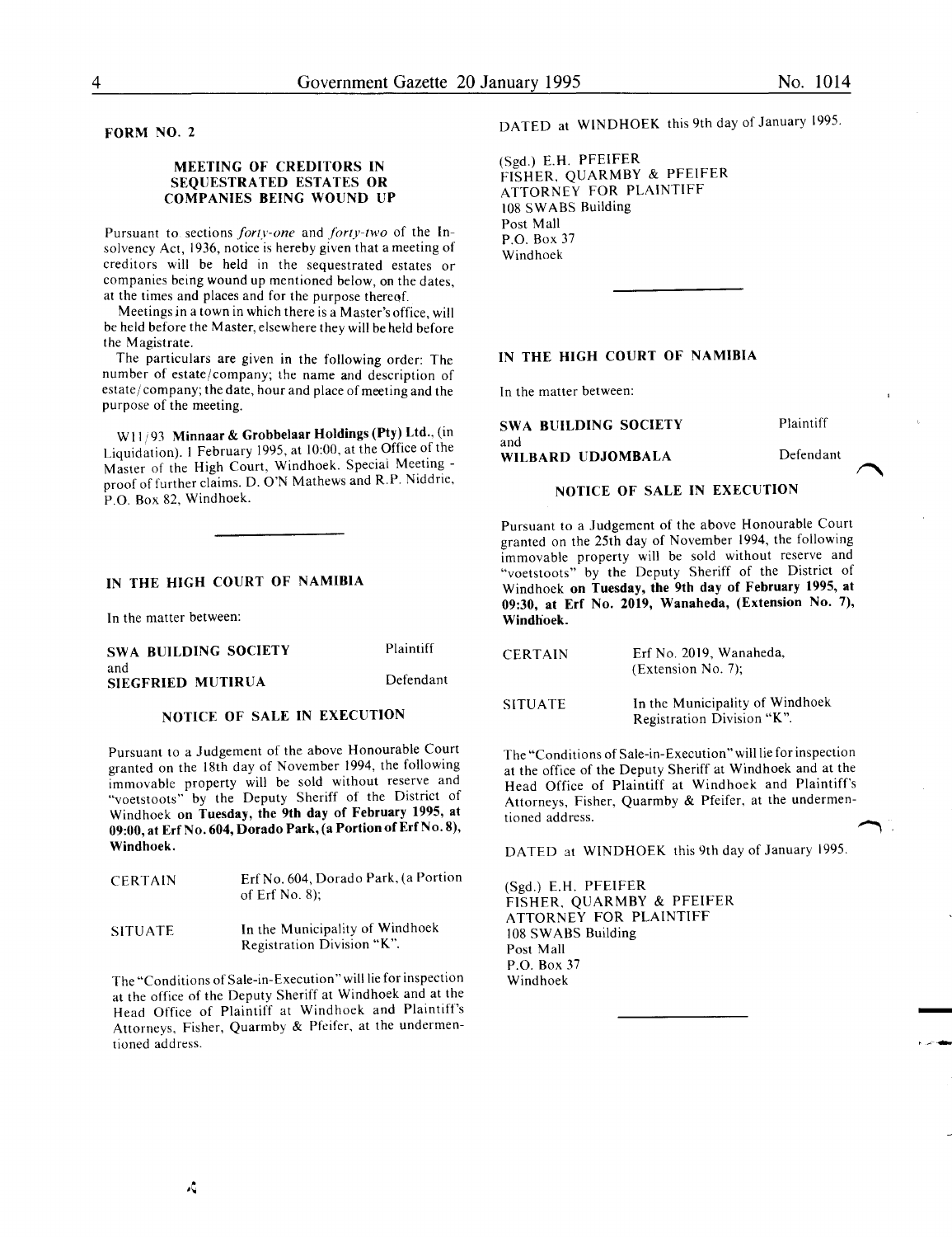#### IN THE HIGH COURT OF NAMIBIA

In the matter between:

|     | SWA BUILDING SOCIETY | Plaintiff |
|-----|----------------------|-----------|
| and |                      |           |
|     | <b>BEN SWARTS</b>    | Defendant |

#### NOTICE OF SALE IN EXECUTION

Pursuant to a Judgement of the above Honourable Court granted on the 25th day of November 1994, the following immovable property will be sold without reserve and "voetstoots" by the Deputy Sheriff of the District of Windhoek on Tuesday, the 9th day of February 1995, at 10:00, at Erf No. 1982, Wanaheda, (Extension No. 7), Omongo Street, Windhoek.

| <b>CERTAIN</b> | Erf No. 1982, Wanaheda,<br>$(Extension No. 7)$ : |  |
|----------------|--------------------------------------------------|--|
| SITUATE        | In the Municipality of Windhoek                  |  |

The "Conditions of Sale-in-Execution" will lie for inspection at the office of the Deputy Sheriff at Windhoek and at the Head Office of Plaintiff at Windhoek and Plaintiff's Attorneys, Fisher, Quarmby & Pfeifer, at the undermentioned address.

Registration Division "K".

DATED at WINDHOEK this 9th day of January 1995.

(Sgd.) E.H. PFEIFER FISHER, QUARMBY & PFEIFER ATTORNEY FOR PLAINTIFF 108 SWABS Building Post Mall P.O. Box 37 Windhoek

#### IN THE HIGH COURT OF NAMIBIA

In the matter between:

SWA BUILDING SOCIETY and HELENA KAMBERIPA

Plaintiff

Defendant

#### NOTICE OF SALE IN EXECUTION

Pursuant to a Judgement of the above Honourable Court granted on the 4th day of November 1994, the following immovable property will be sold without reserve and "voetstoots" by the Deputy Sheriff of the District of Windhoek on Tuesday, the 9th day of February 1995, at 10:30, at Erf No. 3073, (a Portion of Erf No. 1288), Okuryangava, (Extension No. 3), Hifekepunya Street, Windhoek.

CERTAIN Erf No. 3073, (a Portion of Erf No. 1288), Okuryangava,  $\mathcal{L}$ (Extension No. 3);

SITUATE In the Municipality of Windhoek Registration Division "K".

The "Conditions of Sale-in-Execution" will lie for inspection at the office of the Deputy Sheriff at Windhoek and at the Head Office of Plaintiff at Windhoek and Plaintiff's Attorneys, Fisher, Quarmby & Pfeifer, at the undermentioned address.

DATED at WINDHOEK this lOth day of January 1995.

(Sgd.) E.H. PFEIFER FISHER, QUARMBY & PFEIFER ATTORNEY FOR PLAINTIFF 108 SWABS Building Post Mall P.O. Box 37 Windhoek

#### CASINO'S AND GAMBLING HOUSE ACT 1994

### NOTICE OF APPLICATION IN TERMS OF SECTION 17(2)

Notice is hereby given of the application for the grant of a licence of which the details are given below. Any person who wishes to object to the application in terms of section 19(1) may submit his/ her objection in the prescribed manner to the secretary not later than 21 days after the publication of this notice.

Name of applicant: Anna F. van der Merwe Type of licence: Gambling House Licence Name of accommodation establishment or retail liquor

business: Nord Hotel Physical address of premises to which the application applies: Erf 31A & B, cnr. Bismarck and Kaiser Wilhelm Streets, Grootfontein

#### CASINO'S AND GAMBLING HOUSE ACT 1994

#### NOTICE OF APPLICATION IN TERMS OF SECTION 17(2)

Notice is hereby given of the application for the grant of a licence of which the details are given below. Any person who wishes to object to the application in terms of section  $19(1)$ may submit his/ her objection in the prescribed manner to the secretary not later than 21 days after the publication of this notice.

-

Name of applicant: Rudolf Pieter Beukes Type of licence: Gambling House Licence

Name of accommodation establishment or retail liquor business: Beau's Inn

Physical address of premises to which the application applies: Erf 294 and 298, Brand Street, Krönlein, Keetmanshoop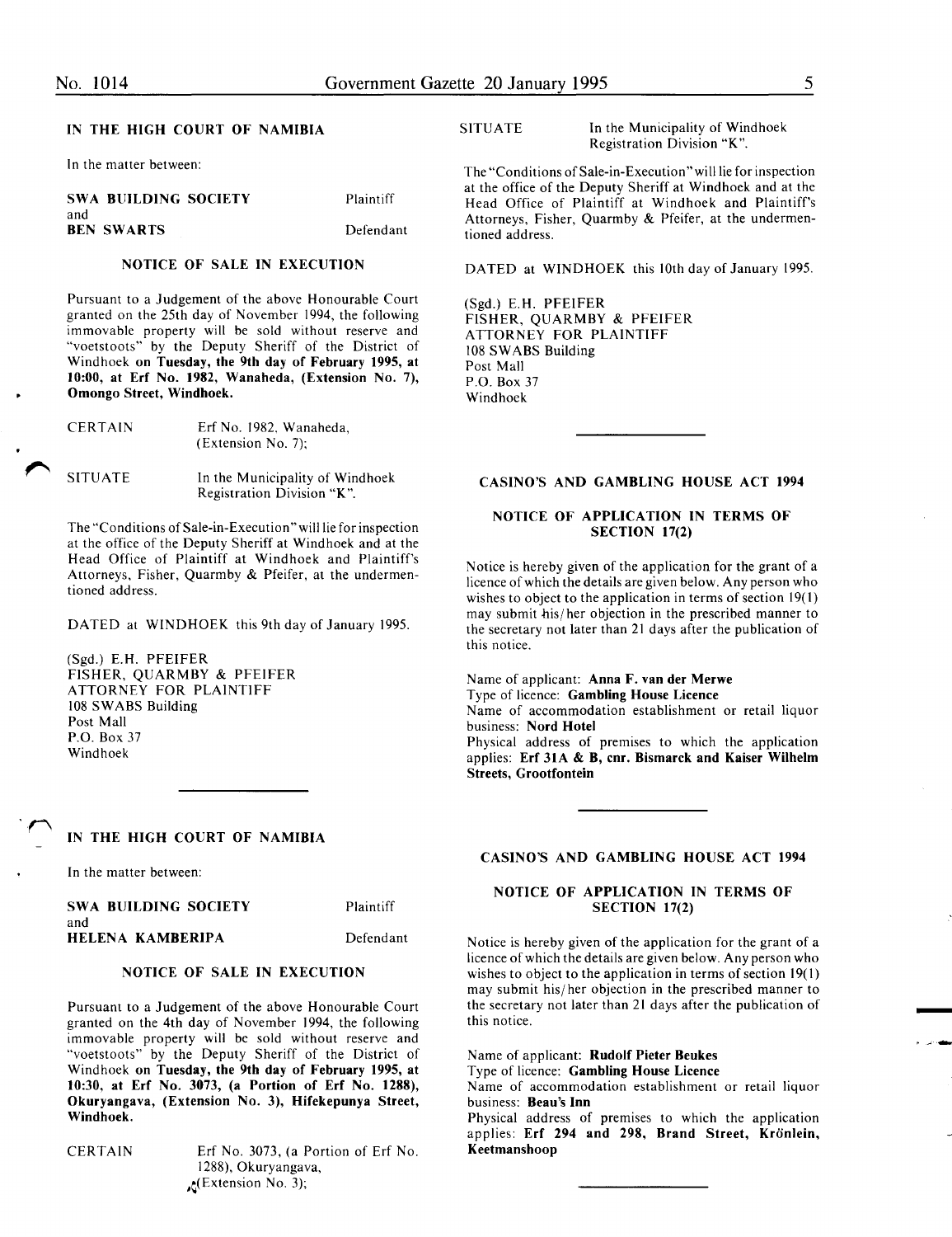### CASINO'S AND GAMBLING HOUSE ACT 1994

#### NOTICE OF APPLICATION IN TERMS OF SECTION 17(2)

Notice is hereby given of the application for the grant of a licence of which the details are given below. Any person who wishes to object to the application in terms of section 19(1) may submit his/ her objection in the prescribed manner to the secretary not later than 21 days after the publication of this notice.

Name of applicant: Hendrik Matthys Blaauw Type of licence: Gambling House Licence Name of accommodation establishment or retail liquor

business: Pink Palace Physical address of premises to which the application

applies: Erven 235/236, Diaz Street, Liideritz

#### CASINO'S AND GAMBLING HOUSE ACT 1994

#### NOTICE OF APPLICATION IN TERMS OF SECTION 17(2)

Notice is hereby given of the application for the grant of a licence of which the details are given below. Any person who wishes to object to the application in terms of section 19(1) may submit his/ her objection in the prescribed manner to the secretary not later than 21 days after the publication of this notice.

Name of applicant: Hendrik Matthys Blaauw Type of licence: Gambling House Licence

Name of accommodation establishment or retail liquor business: The Palace

Physical address of premises to which the application applies: Erf 183, Mittel Street, Keetmanshoop

#### CASINO'S AND GAMBLING HOUSE ACT 1994

#### NOTICE OF APPLICATION IN TERMS OF SECTION 17(2)

Notice is hereby given of the application for the grant of a licence of which the details are given below. Any person who wishes to object to the application in terms of section 19(1) may submit his/ her objection in the prescribed manner to the secretary not later than 21 days after the publication of this notice.

Name of applicant: Leon Rousseau

Type of licence: Gambling House Licence

Name of accommodation establishment or retail liquor business: Grüner Kranz Hotel

Physical address of premises to which the application applies: 293 Breite Street, Swakopmund

CASINO'S AND GAMBLING HOUSE ACT 1994

#### NOTICE OF APPLICATION IN TERMS OF SECTION 17(2)

Notice is hereby given of the application for the grant of a licence of which the details are given below. Any person who wishes to object to the application in terms of section  $19(1)$ may submit his/ her objection in the prescribed manner to the secretary not later than 21 days after the publication of this notice.

Name of applicant: E.A. Simon, t/a Mariental Hotel Type of licence: Gambling House Licence Name of accommodation establishment or retail liquor business: Mariental Hotel

Physical address of premises to which the application applies: Erf 375, cnr. of Marie Brandt and Charney Streets, Mariental

#### CASINO'S AND GAMBLING HOUSE ACT 1994

#### NOTICE OF APPLICATION IN TERMS OF SECTION 17(2)

Notice is hereby given of the application for the grant of a licence of which the details are given below. Any person who wishes to object to the application in terms of section  $19(1)$ may submit his/ her objection in the prescribed manner to the secretary not later than 21 days after the publication of this notice.

Name of applicant: Windhoek Hotel and Country Club (Pty) Ltd.

Type of licence: Casino Licence

Name of accommodation establishment or retail liquor business: Windhoek Country Club Resort

Physical address of premises to which the application applies: Windhoek Country Club, Golf Street, Windhoek

CASINO'S AND GAMBLING HOUSE ACT 1994

#### NOTICE OF APPLICATION IN TERMS OF SECTION 17(2)

Notice is hereby given of the application for the grant of a licence of which the details are given below. Any person who wishes to object to the application in terms of section  $19(1)$ may submit his/ her objection in the prescribed manner to the secretary not later than 21 days after the publication of this notice.

-

Name of applicant: Xavier Bernard Dentlinger Type of licence: Gambling House Licence

Name of accommodation establishment or retail liquor business: Le Palace

Physical address of premises to which the application applies: Plot 253, Bahnhof Street, Rehoboth

 $\mathcal{L}_{\mathbf{q}}$